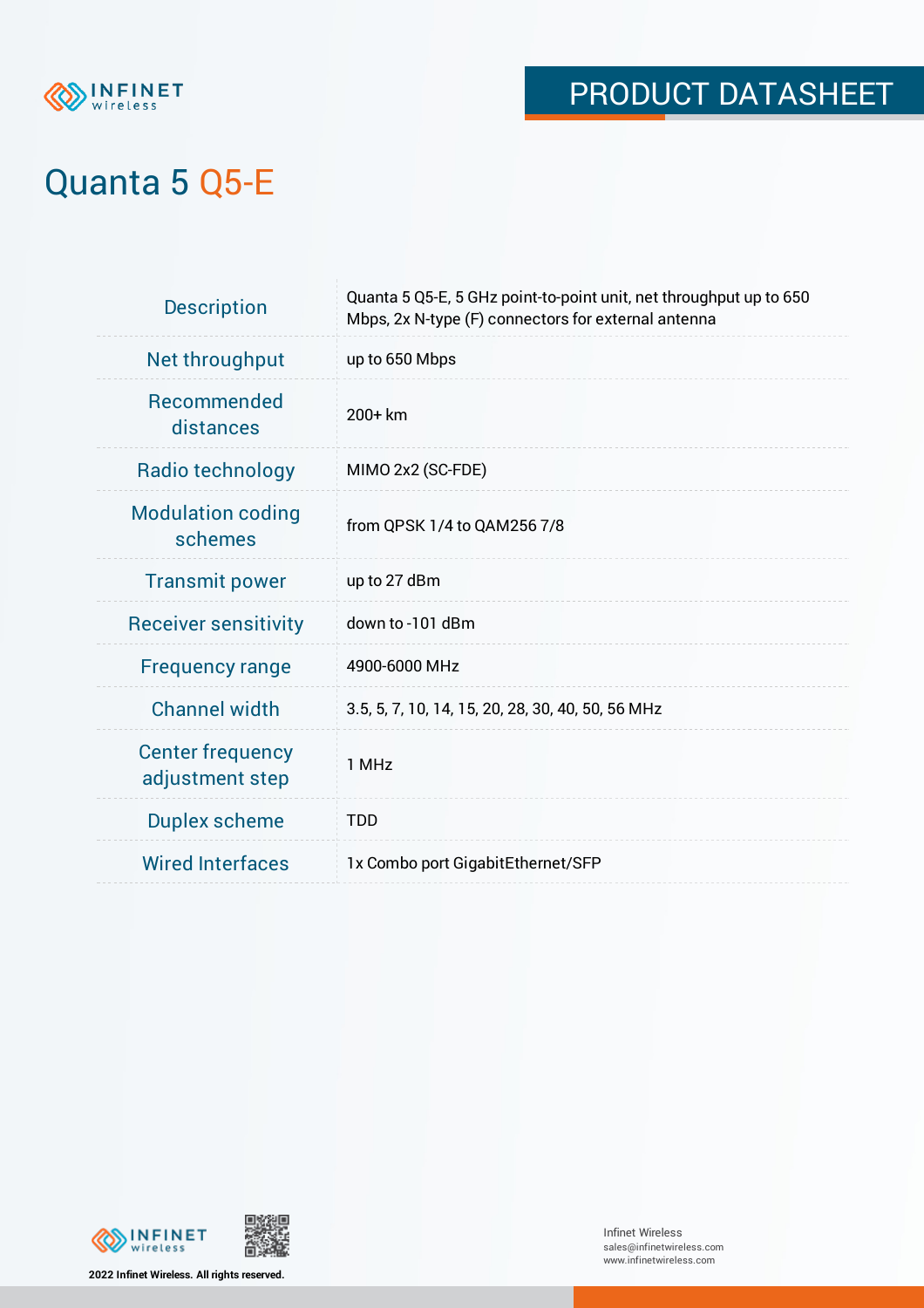

# Quanta 5 Q5-E

| <b>Consumption</b>         | up to $15W$                                                                                                                                                                                                                                                                                                                                                             |
|----------------------------|-------------------------------------------------------------------------------------------------------------------------------------------------------------------------------------------------------------------------------------------------------------------------------------------------------------------------------------------------------------------------|
| <b>Power options</b>       | 90-240 VAC $\sim$ @ 50/60 Hz, ±4356 VDC                                                                                                                                                                                                                                                                                                                                 |
| <b>Outdoor Unit (ODU)</b>  | 180 x 190 x 86 mm, 1.2 kg                                                                                                                                                                                                                                                                                                                                               |
|                            |                                                                                                                                                                                                                                                                                                                                                                         |
| <b>Part Number Example</b> | Q5-E/08602                                                                                                                                                                                                                                                                                                                                                              |
| <b>Packing List</b>        | - Outdoor unit Q5-E - 1 pcs.<br>- Power Supply IDU-CPE-G(24W) - 1 pcs.<br>- Power Cord - 1 pcs.<br>- Cable Gland INFINET-GLAND-V1 - 1 pcs.<br>- Cable Gland INFINET-GLAND-V2 - 1 pcs.<br>- Standard RJ-45 connector - 1 pcs.<br>- Shielded RJ-45 connector - 1 pcs.<br>- RJ-45 Plug Cap - 1 pcs.<br>- MONT-KIT-85 Mounting kit - 1 pcs.<br>- Quick Start Guide - 1 pcs. |



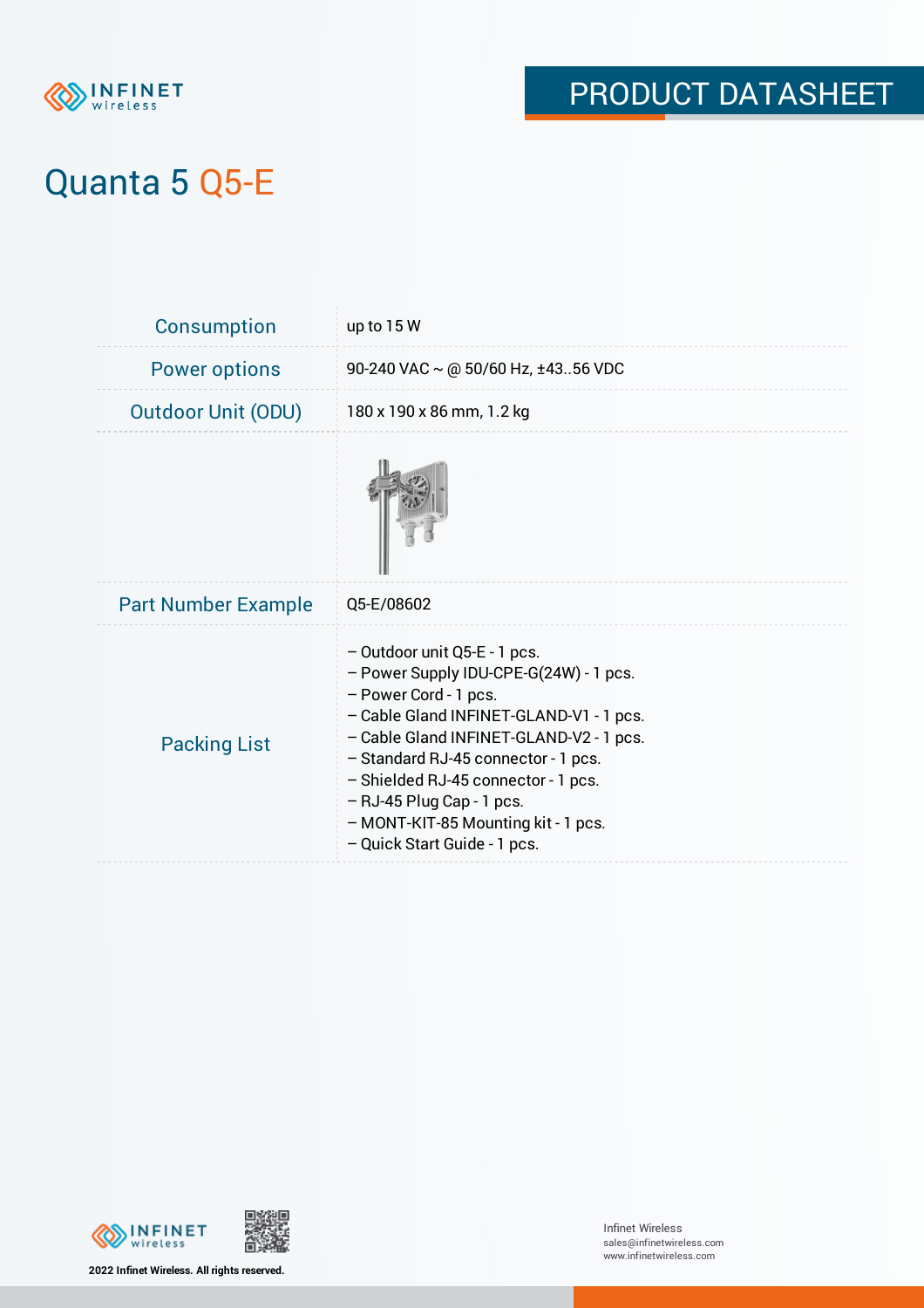

# Quanta 5 Q5-E

### Features

#### **RADIO**

- **DFS** 
	- ETSI/FCC, including radar detection (including off-channel CAC) and adaptivity
- Þ **Instant DFS**
	- background spectrum monitoring by both Master and Slave terminal units
	- seamless channel change
- **Automatic Bitrate Control** Þ
- Þ **Automatic Transmit Power Control**
- Þ **Channel Time Adjustment**

#### **NETWORKING**

- Þ **Built-in full-fledged L2 switch supporting**
- Þ **Transparent L2 transport for Ethernet traffic of any type**

#### **MANAGEMENT FEATURES**

- **Various Management Protocols: HTTP, SSH, HTTPS, Telnet, SNMP v1/2c/3 (MIB-II and proprietary MIBs)**
- **Graphical User Interface**
- **LED Indication: power status, wireless and wired link status, signal level**
- **Antenna alignment tool**
- ٠ **Automatic software update**
- **Online monitoring with proprietary EMS InfiMONITOR**

#### **QUALITY-OF-SERVICE**

- **8 priority queues**
- **IEEE 802.1p support**
- **IP DiffServ support**